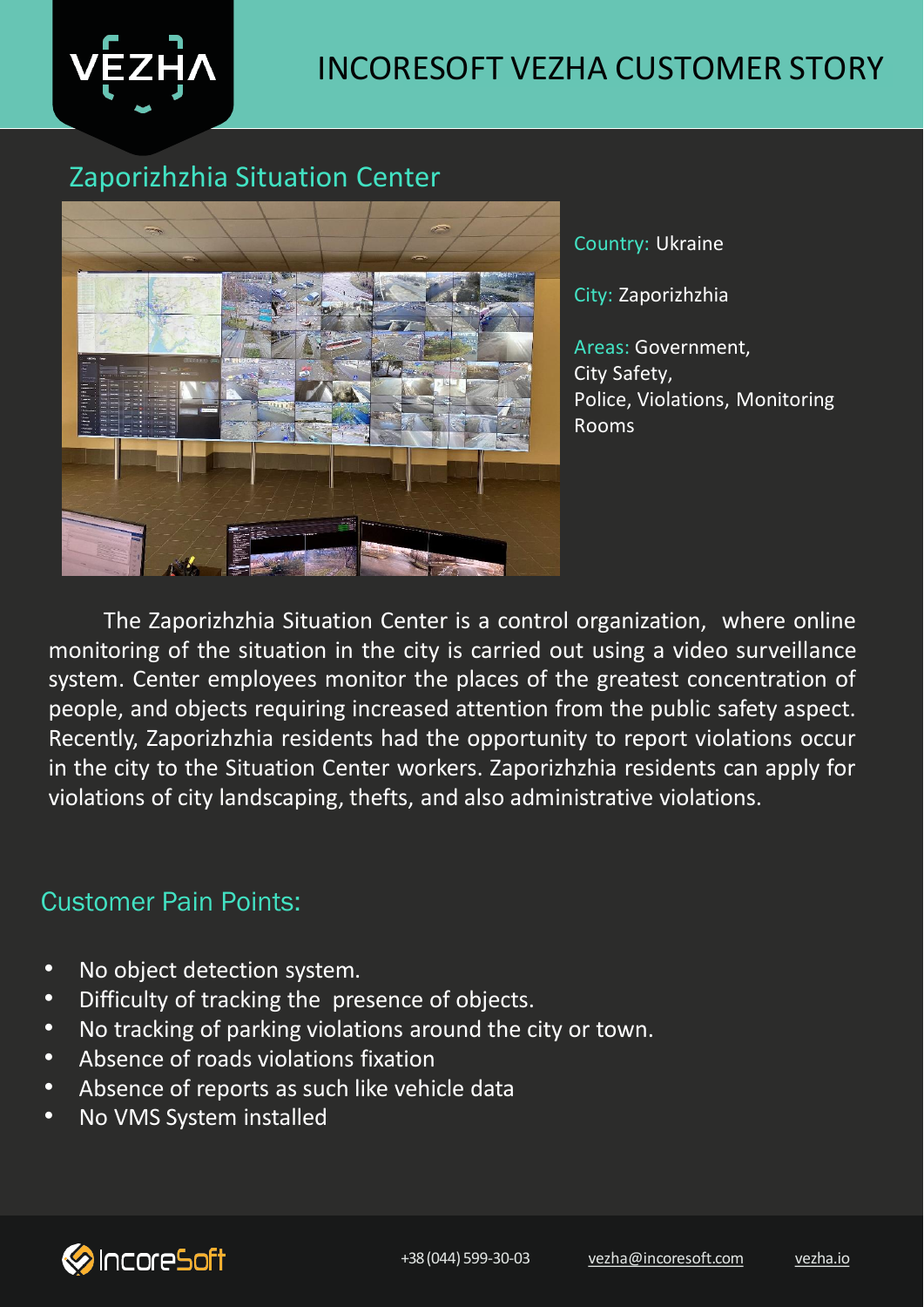

## Our Solution – VEZHA Object Detection

The Object Detection module was chosen and improves the following to update the work quality :<br>• Many criminal vehicles

- and parking violations through the city were captured and detected .
- Many objects like cars, people and animals were determined in the city.
- Event's analysis helps to find violators and prevent crimes.
- detection to simplify the control of parking violations. • The Situation Center is able now to generate statistical reports using object

## Hardware Requirements:

In way to organize the hardware for different analytics, 1 server was assembled with the following characteristics for analytics and virtual machine:

| Middleware      |                  |                                            |  |  |  |  |
|-----------------|------------------|--------------------------------------------|--|--|--|--|
|                 | <b>CPU</b>       | Intel(R) Xeon(R) Silver 4114 CPU @ 2.20GHz |  |  |  |  |
| Middleware core |                  |                                            |  |  |  |  |
|                 | <b>RAM</b>       | 16 GB                                      |  |  |  |  |
| Database        |                  |                                            |  |  |  |  |
|                 | Operating system | Ubuntu 18.04.3 LTS (Bionic Beaver)         |  |  |  |  |
| MQ Server       |                  |                                            |  |  |  |  |
|                 |                  |                                            |  |  |  |  |

#### 2 analytical servers with the following characteristics:

| <b>CPU</b>       | $Intel(R)$ Xeon(R) Silver 4110 CPU @ 2.10GHz (2) |
|------------------|--------------------------------------------------|
| <b>RAM</b>       | 126 GB                                           |
| GPU              | nVidia RTX 2080 ti 11GB                          |
| Operating system | Ubuntu 18.04.3 LTS (Bionic Beaver)               |

And one more server for storage: based on Dell EMC PowerScale.

### User Rights

Since the situation center is a large structure, where each employee has access only to his own data and modules, the VEZHA system provides many roles for different employees. These are administrator, inspector, manager, user, view analytics roles. Each role is a set of access rights enabled for a specific user.

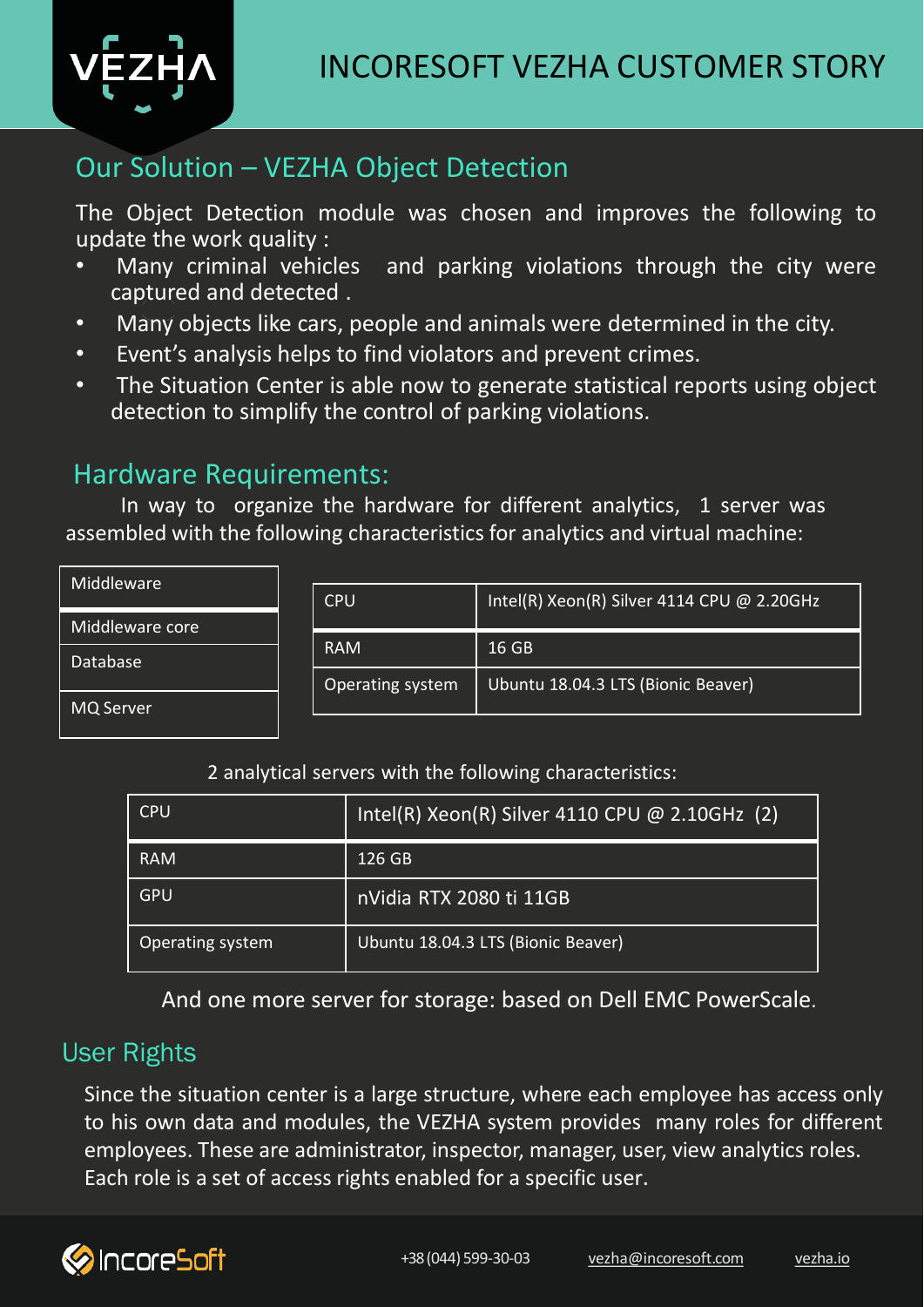# Milestone Integrations

| Analytics Timers<br>г<br><b>VEZHA</b><br>٠             |                     |                    |              |               | 9382                          |
|--------------------------------------------------------|---------------------|--------------------|--------------|---------------|-------------------------------|
| Events<br>Camera<br>Period<br>Номера Зугичко Люрварк 2 | Type of object<br>m | ٠<br><b>Search</b> | <b>Seat</b>  |               |                               |
| 1449<br>$\epsilon$<br>$\sim$                           | To page             |                    |              |               | 僵                             |
| <b>Camera</b>                                          | Date                | Period in zone     | <b>Video</b> | Accepted by   |                               |
| <b>Re However Symmetr Ricerator 2</b>                  | 23-06-2020 17:56:41 | cococs             |              | <b>Access</b> |                               |
| <b>Re-Howepa Jymmed Alconapic 2</b>                    | 23-06-2020 1756x11  | ceces.             | ь            | Accent        |                               |
| Howepa Symmus Accounts: 2                              | 23-06-2020 17:56:35 | cecess             | ×            | <b>Accept</b> |                               |
| Mostpa Jynesia Aconapic 2                              | 23-06-2020 17:56:35 | cecess             | ×            | Access        |                               |
| - Новерх Зачина Летенри 2                              | 23-05-2020 17-54-95 | cooks.             |              | <b>Accept</b> | $\frac{1}{2}$<br>Careera name |
| Har Howapa Syranesa Ficerage: 2                        | 23-06-2020 47:56:35 | 000002             | ъ            | Accept        | Номера Зуенна Лісопаре 2      |
| Howepa Jynessa Alconapic 2                             | 23-06-2020 17:56:35 | ceceos             | ×            | <b>Arrest</b> |                               |
| No Hourpa Synessa Alconapx 2                           | 23-06-2020 17:56:35 | cecess.            | ×            | <b>Accept</b> |                               |
| Max Mosepa Synword Aldonape 2                          | 23-06-2020 17:56:35 | 000002             | ×            | <b>Accept</b> |                               |
| <b>Mourge Tynesis Ficonage 2</b>                       | 23-06-2020 17:56:34 | 000002             |              |               |                               |

- Incoresoft VEZHA works in security systems of safe and smart cities with a lot of parking lots and places where violations can be fixed.
- Using the Milestone Integration and Object Detection Plugin all staff of the situational center can use the solution as VMS, also detect different types of objects: vehicles, people, animals.
- When the event is received the violation can be fixed by the employee of situational center.
- Using VMS, the staff can find not only the photo, time, and place where the car is fixed at the time of violation, but also give an example of video at the same. Milestone XProtect, VEZHA Object Detection Plugin for Milestone XProtect and directly added video streams are installed on every computer.
- The plugin has a direct connection with the server, updates are made weekly thanks to the VEZHA specialists, which allows to always have a new updated version of the software.

| <b>Indian Times</b>                                                          |                     |              |       |             |                           |                                       |
|------------------------------------------------------------------------------|---------------------|--------------|-------|-------------|---------------------------|---------------------------------------|
| <b>v</b> Ęzӊ̀ʌ<br>$\overline{\phantom{a}}$                                   |                     |              |       |             |                           | 271                                   |
| <b>Events</b><br>Camera<br>Period<br>Carol                                   | Search              | <b>Send</b>  |       |             |                           |                                       |
| $\frac{1}{2}$ $\frac{1}{2}$<br>$\mathbf{1}$<br>$\alpha$ , $\alpha$<br>1 of 4 | To page             |              |       |             |                           | 圓                                     |
| Camera                                                                       | Date                | Time in zone | Video | Accepted by |                           | <b><i>FORMANIA 1500</i></b><br>$\sim$ |
| $\mathbf{u}_0$ family                                                        | 13-12-2019 10:54:52 | 000501       | ж     | Accept      |                           |                                       |
| <b>Sections</b>                                                              | 13-12-2019 10:51:59 | 000503       | к     | Acoust      |                           |                                       |
| Co Caroli                                                                    | 15-12-2019 10:47-17 | cossot<br>ь  | ь     | Arrest:     |                           | 66<br>岩                               |
| <b>The Carol</b>                                                             | 13-12-2019 10:20:18 | 0005.01      | ×     | Accept      |                           |                                       |
| <b>Re-Cand</b>                                                               | 13-12-2019 10:19:15 | 000500       | R     | Accept      | inc<br><b>Camers name</b> | t.                                    |
| $\mathbf{S}_{\mathbf{c}}$ and $\mathbf{S}_{\mathbf{c}}$                      | 13-12-2019 10:16:18 | 0005.01      | ×     | Accept      | Camd                      |                                       |
| <b>The Canal</b>                                                             | 13-12-2019 10:02:49 | 00:05:00     | ×     | Accept      |                           |                                       |
| <b>Section</b>                                                               | 13-12-2019 09:45:55 | 00:05:01     | ×     | Accept:     |                           |                                       |
| <b>Re-Cand</b>                                                               | 13-12-2019 09:41:13 | 000500       | Þ.    | Accept      |                           |                                       |
|                                                                              |                     |              |       |             |                           |                                       |